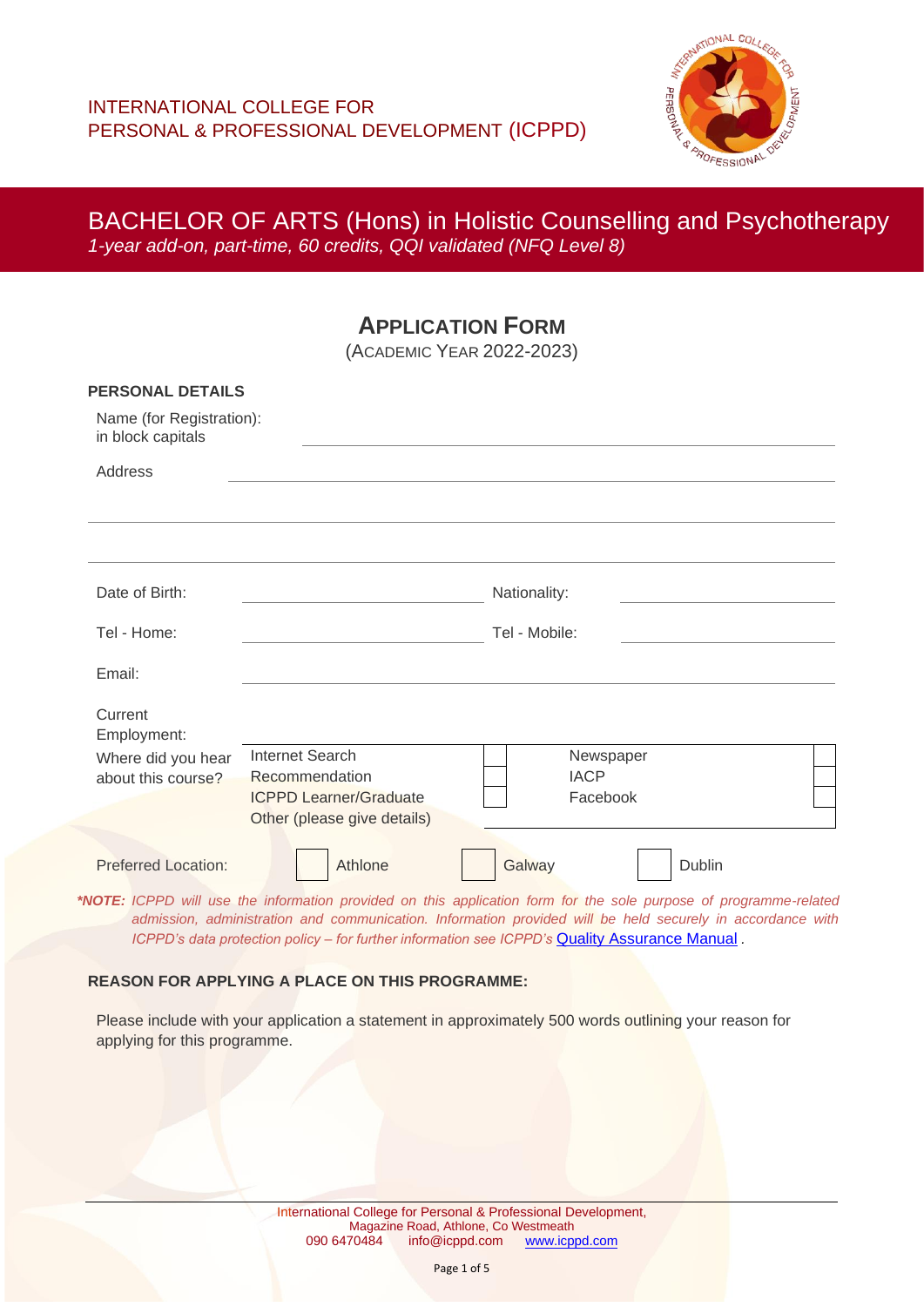

#### **EDUCATIONAL BACKGROUND**

**Primary Qualification in Counselling and Psychotherapy, i.e., Level 7, professional diploma or equivalent qualification.** Documentary evidence e.g. (copy of certificate) MUST be provided with this application. In some circumstances, ICPPD may require the original certificates for verification. These would be copied and returned to the applicant.

| Letter from Accredited Personal Therapist to confirm 50 hours of Personal Therapy completed | YES |
|---------------------------------------------------------------------------------------------|-----|
| Letter from Accredited Supervisor to confirm 100 hours of Client Work completed             | YES |

Additional Third Level Education (including adult educational classes, courses etc): *Documentary evidence e.g. (copy of certificate(s), In some circumstances, ICPPD may require the original certificates for verification. These would be copied and returned to the applicant.*

Details of any other Courses which you think may be relevant to your application: *Documentary evidence e.g. (copy of certificate(s), In some circumstances, ICPPD may require the original certificates for verification. These would be copied and returned to the applicant.*

Other Achievements which you think may be relevant to your application: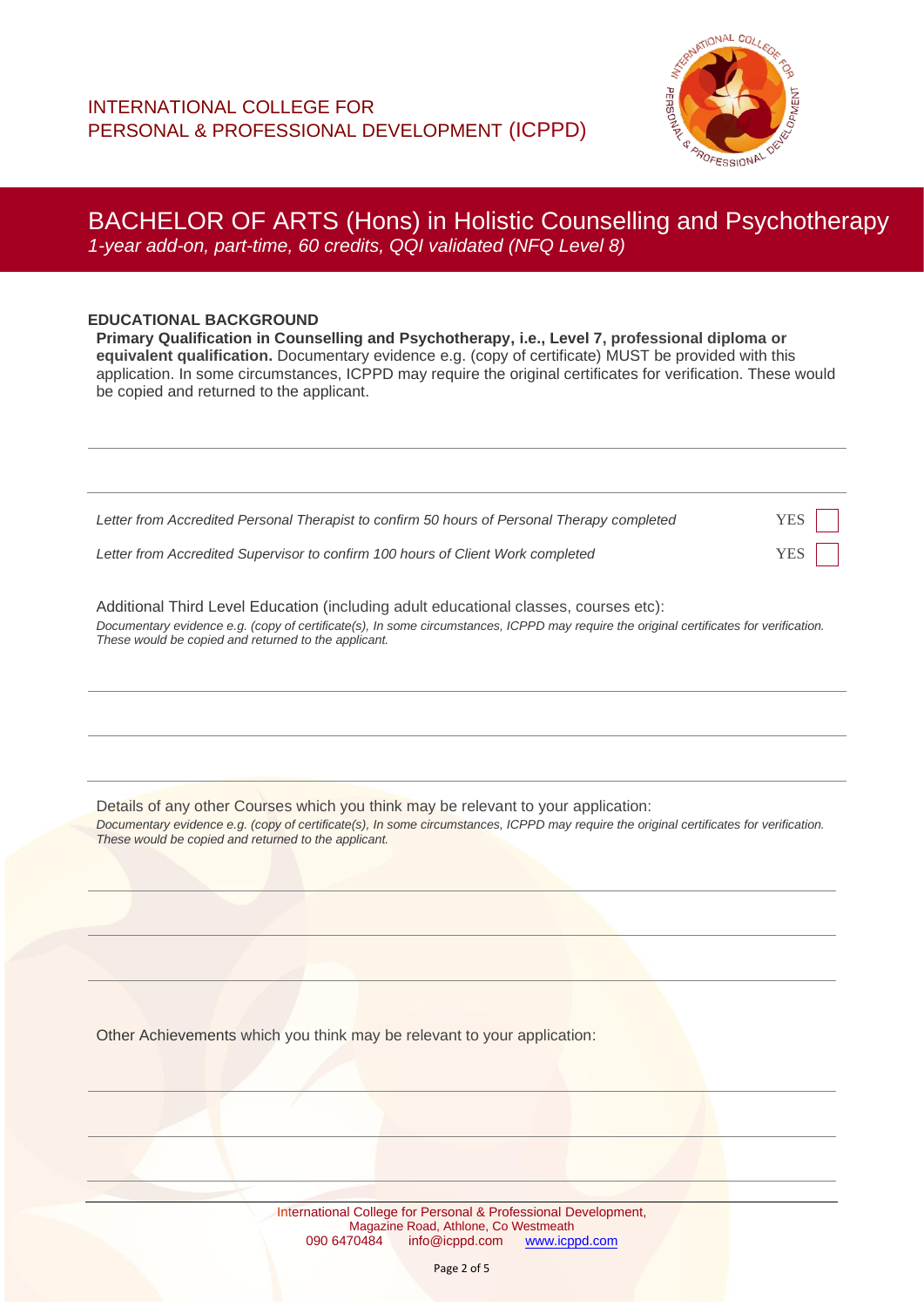

Please supply the names and addresses of two personal referees who would support your competence to undertake a level 8-degree course in Holistic Counselling and Psychotherapy:

| 1.                                                                                                                                                                                                                                                          | 2.                                                                                                                                                                                                                                                                                                                           |
|-------------------------------------------------------------------------------------------------------------------------------------------------------------------------------------------------------------------------------------------------------------|------------------------------------------------------------------------------------------------------------------------------------------------------------------------------------------------------------------------------------------------------------------------------------------------------------------------------|
|                                                                                                                                                                                                                                                             |                                                                                                                                                                                                                                                                                                                              |
|                                                                                                                                                                                                                                                             |                                                                                                                                                                                                                                                                                                                              |
|                                                                                                                                                                                                                                                             |                                                                                                                                                                                                                                                                                                                              |
|                                                                                                                                                                                                                                                             |                                                                                                                                                                                                                                                                                                                              |
| Please identify your skill levels for the following i.e., are they sufficient to complete this degree<br>programme:<br>I have sufficient IT skills to undertake this programme and own a computer with internet access.                                     |                                                                                                                                                                                                                                                                                                                              |
| undertake this degree programme and complete assignments.<br>Language Proficiency Test (IELTS) with a minimum score of 6.5. Documentary evidence [copy of<br>certificate(s), transcripts etc] should be provided with this application.                     | I have proficiency in the English language (i.e., a pass in Leaving Certificate English, or equivalent) to<br>Where the applicant's first language is not English, evidence of English language proficiency will be<br>required e.g., successful completion of a course through English in the previous two years or English |
| <b>FITNESS TO PRACTICE - UNDERTAKING CLINICAL WORK</b><br>Please Note: ICPPD is responsible for ensuring learners' ongoing Fitness to Practice (in terms of<br>health, behaviour and character), therefore progression is at the discretion of the College. |                                                                                                                                                                                                                                                                                                                              |
| Is there any reason that might prevent you from, and/or hinder your progression<br>in, undertaking this degree course in Holistic Counselling and Psychotherapy?                                                                                            | Yes<br>No                                                                                                                                                                                                                                                                                                                    |
| Please give details as appropriate:                                                                                                                                                                                                                         |                                                                                                                                                                                                                                                                                                                              |
|                                                                                                                                                                                                                                                             |                                                                                                                                                                                                                                                                                                                              |
| I have read the programme details and I understand that I will be required to meet the academic standards as<br>set out in this QQI validated programme.                                                                                                    |                                                                                                                                                                                                                                                                                                                              |
| In applying and accepting a place on this programme, I agree to personal and professional requirements in<br>line with your professional body and ICPPD policies as laid out in the Quality Assurance Manual.                                               |                                                                                                                                                                                                                                                                                                                              |

I understand that this programme is an adult training course. As such, participants will be expected to demonstrate a sufficient level of maturity to take responsibility for themselves and their own involvement in the course.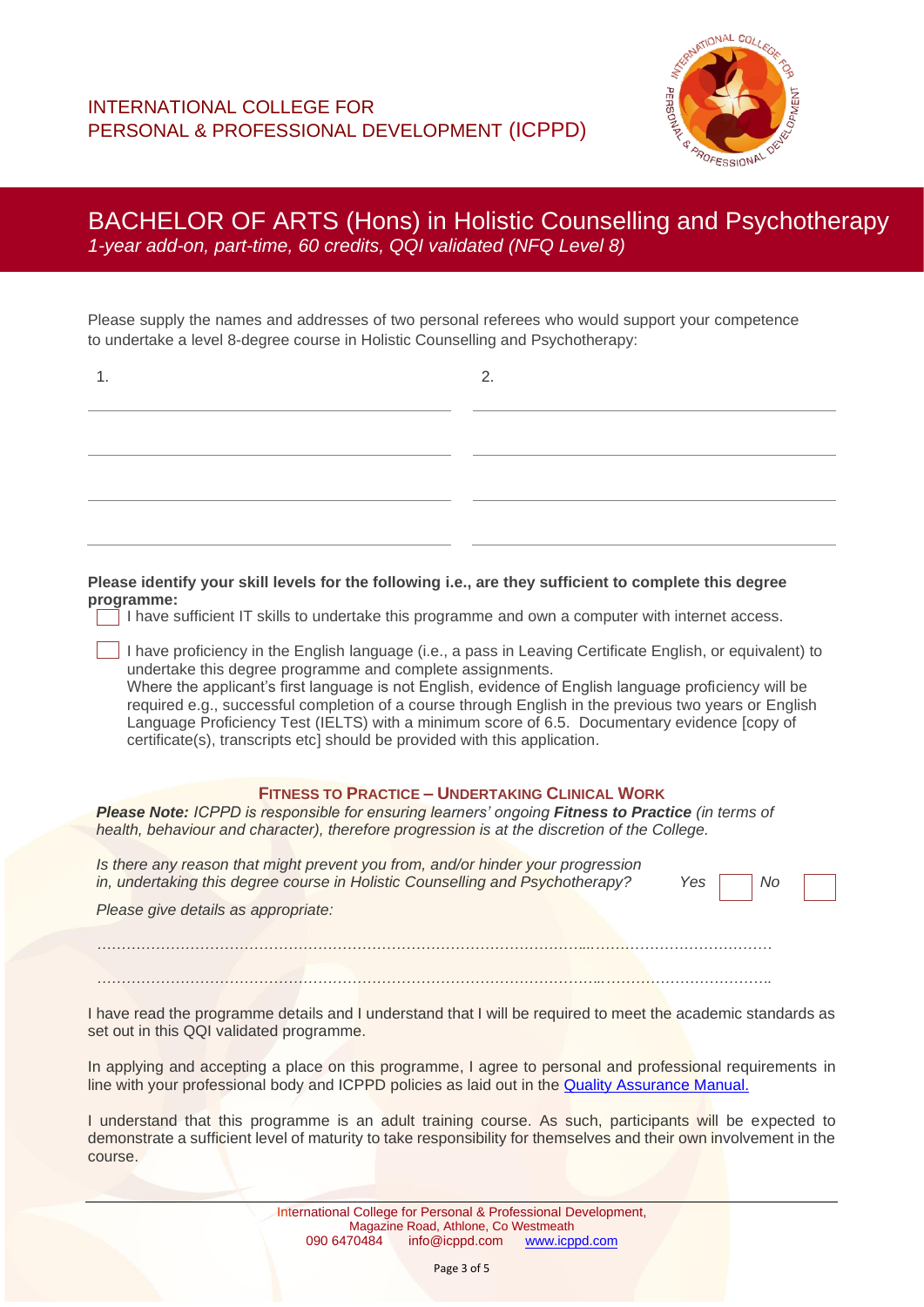

I certify that the information provided on this application is accurate. I understand that withholding information or giving false information may result in a refusal of a place within ICPPD or in termination of my application/registration at ICPPD.

I am required to provide evidence of current National Garda Vetting as part of the admission to the programme and prior to commencement of Clinical Practice.

I am required to provide evidence of professional insurance to undertake the clinical element of the programme.

| <b>Applicant Signature</b>                  | <b>Date</b>                                  |  |  |  |
|---------------------------------------------|----------------------------------------------|--|--|--|
| <b>OFFICE USE ONLY</b>                      |                                              |  |  |  |
| <b>Staff</b><br>Signature/Initials:         | Learner ID No allocated:                     |  |  |  |
| <b>Application Form</b><br>Received (Date): | <b>Supporting Documentation</b><br>Received: |  |  |  |
| <b>Deposit</b><br>Received:                 | <b>Interview Date:</b>                       |  |  |  |

#### **ADDITIONAL INFORMATION FROM ICPPD**

**COURSE FEES** (as of 1st February 2022) are as follows: €4,250.00

*An additional QQI Certification Fee of €200 also applies to the programme.*

*Fees may increase in line with changes in the Consumer Price Index.*

**NOTE: ADDITIONAL COURSE COSTS**

These course fees do not cover the fees for mandatory associated activities i.e., the fees for personal therapy, external supervision or the residential retreat weekend are not included in the quoted fees.

**Application:** Applicants are invited to complete and return this application form with all relevant supporting documentation. Applications must be accompanied by a **non-refundable application processing fee of €100.** Applicants are entitled to a full refund of this fee if they decide to cancel their application 2 working days prior to their scheduled interview date.

#### **Interviews:** Admission interviews will be arranged for suitable applicants by ICPPD.